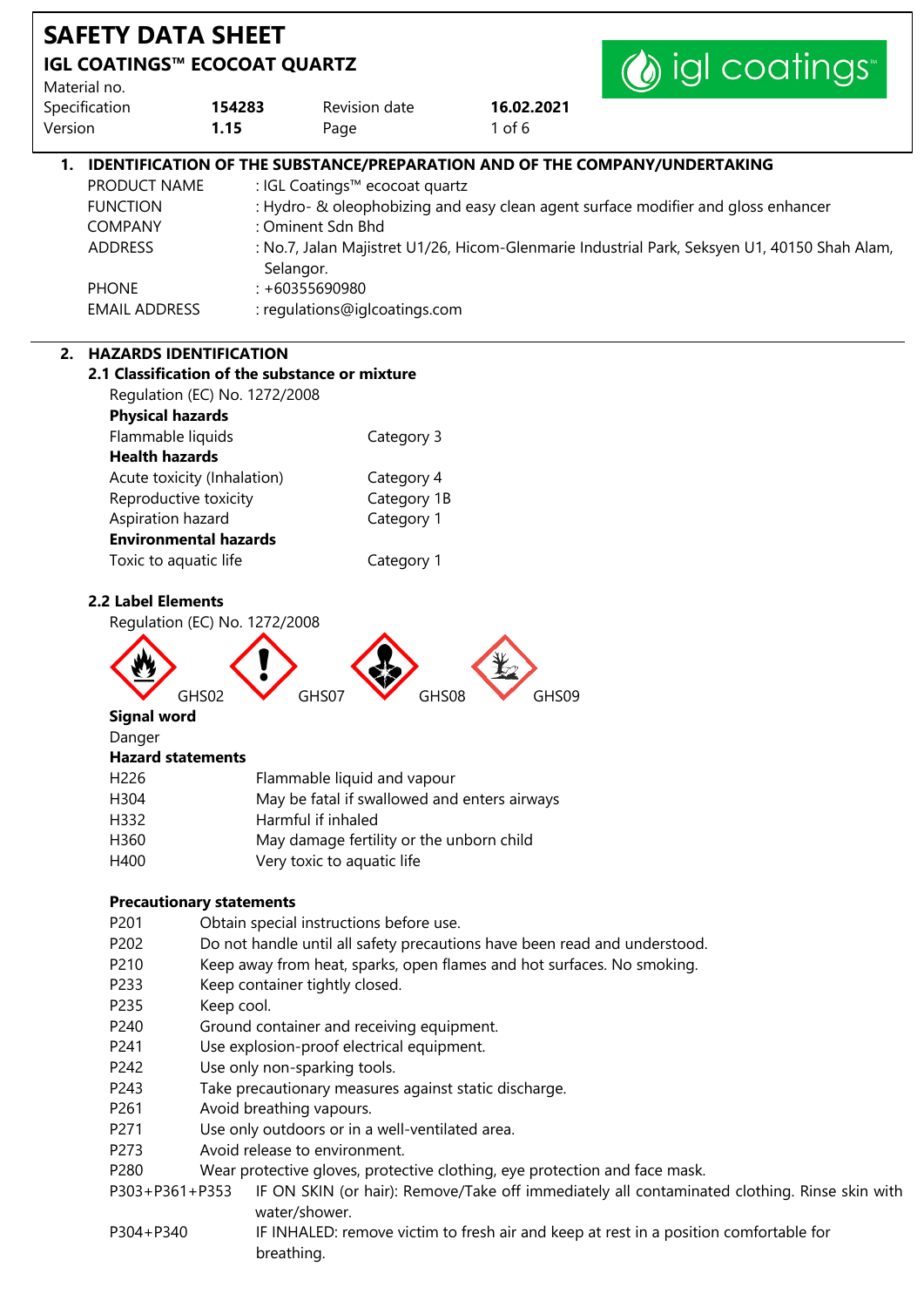# **SAFETY DATA SHEET IGL COATINGS™ ECOCOAT QUARTZ**

| Material no.  |        |                                                 | $\sim$                                                                                                                                                                                  |
|---------------|--------|-------------------------------------------------|-----------------------------------------------------------------------------------------------------------------------------------------------------------------------------------------|
| Specification | 154283 | Revision date                                   | 16.02.2021                                                                                                                                                                              |
| Version       | 1.15   | Page                                            | $2$ of 6                                                                                                                                                                                |
| P308+P313     |        |                                                 | IF exposed or concerned: Get medical advice/attention.                                                                                                                                  |
| P312          |        | Call a POISON CENTRE/doctor if you feel unwell. |                                                                                                                                                                                         |
| P331          |        | Do NOT induce vomiting.                         |                                                                                                                                                                                         |
| P370+P378     |        | extinguish.                                     | In case of fire: Use extinguishing powder, alcohol-resistant foam or carbon dioxide to                                                                                                  |
| P391          |        | Collect spillage.                               |                                                                                                                                                                                         |
| P405          |        | Store locked up.                                |                                                                                                                                                                                         |
| P403+P235     |        | Store in a well-ventilated place. Keep cool.    |                                                                                                                                                                                         |
| P501          |        |                                                 | Dispose of contents/container to an appropriate treatment and disposal facility in accordance<br>with applicable laws and regulations, and product characteristics at time of disposal. |

**A** ial coatings

### **3. COMPOSITION/INFORMATION ON INGREDIENTS**

| CAS No.    | <b>Chemical Name</b>                                            |                |                  | Quantity   |
|------------|-----------------------------------------------------------------|----------------|------------------|------------|
|            | EC No.                                                          | Index No.      | <b>REACH No.</b> |            |
|            | Classification according to Regulation (EC) No. 1272/2008 (CLP) |                |                  |            |
| 63148-62-9 | Polydimethylsiloxane                                            |                |                  | $40 - 60%$ |
|            | 613-156-5                                                       | Not applicable | Not applicable   |            |
|            | Acute Tox. 4: H332; Aquatic chronic 1: H400; Repr. 1B: H360     |                |                  |            |
| 68551-15-5 | <b>Isononane</b>                                                |                |                  | 40-60%     |
|            | 271-364-8                                                       | Not applicable | Not applicable   |            |
|            | Flam Liq. 3: H226; Asp. Tox. 1: H304                            |                |                  |            |

### **Additional information:**

The exact percentage of some ingredients used in this product are considered to be proprietary and are withheld as confidential business information.

### **4. FIRST AID MEASURES**

### **4.1 Description of first aid measures**

### **General Information**

Take person to a safe place. Observe self-protection for first aid.

### **After Inhalation**

Keep the patient calm. If unconscious place in stable sideways position. Protect against loss of body heat. In cases of sickness, seek medical advice.

### **After skin contact**

Remove contaminated or soaked clothing. Immediately rinse with plenty of soap and water.

In the event of a visible skin change or other complaints, seek medical advice.

#### **After contact with eyes**

Rinse immediately with plenty of water for 10-15 minutes. Remove contact lenses, if presence and easy to do. Seek medical advice in case of continuous irritation.

### **After ingestion**

If conscious, give several small portions of water to drink. Do not induce vomiting.

Seek medical advice immediately and clearly identify substance.

### **4.2 Most important symptoms and effects, both acute and delayed**

Any relevant information can be found in other parts of this section.

### **4.3 Indication of any immediate medical attention and special treatment needed**

In case of contact with water materials splits off (also in gastrointestinal tract) methanol in larger amounts; therefore consider poisoning on methanol and also observe known period of latency of several days.

### **5. FIRE-FIGHTING MEASURES**

### **5.1 Suitable extinguishing media**

Water mist, dry powder, alcohol resistant foam, carbon dioxide, sand.

### **5.2 Unsuitable extinguishing media**

Water spray and water jet

### **5.3 Special hazards arising from the substance or mixture**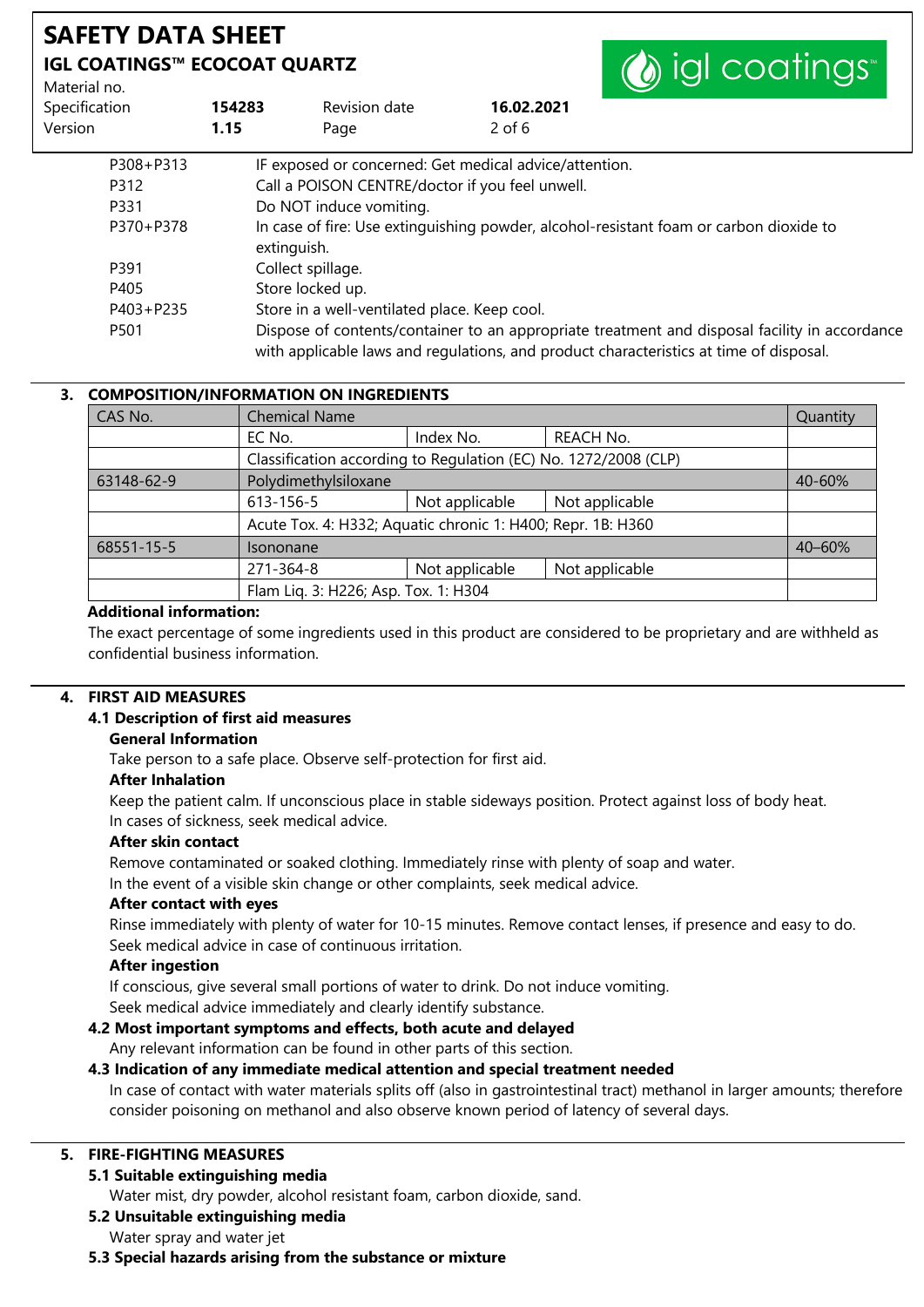| <b>SAFETY DATA SHEET</b>                            |        |                  |            |  |
|-----------------------------------------------------|--------|------------------|------------|--|
| <b>IGL COATINGS™ ECOCOAT QUARTZ</b><br>Material no. |        | (a) igl coatings |            |  |
| Specification                                       | 154283 | Revision date    | 16.02.2021 |  |
| Version                                             | 1.15   | Page             | $3$ of 6   |  |

No data available.

### **5.4 Advise for firefighters**

Use respiratory protection independent of recirculated air.

### **5.5 Unusual Fire Hazards:**

Not known.

# **6. ACCIDENTAL RELEASE MEASURES**

#### **6.1 Personal precautions, protective equipment and emergency procedures**

Wear personal protection equipment (refer to section 8). Keep unprotected person away. Avoid contact with skin and eyes. Avoid inhaling mists and vapours. If material is released indicate risk of slipping.

### **6.2 Environmental precautions**

Prevent material from entering surface waters, drains or sews and soil. Contain any fluid that runs out using suitable material (e.g. earth). Retain contaminated water/extinguishing water. Dispose of in prescribed marked containers.

### **6.3. Methods and material for containment and cleaning up**

Do not flush away with water.

For small amounts: Absorb with a liquid binding material such as diatomaceous earth and dispose of according to local/state/federal regulations.

Contain larger amounts and pump up into suitable containers. Clean any slippery coating that remains using a detergent/soap solution or another biodegradable cleaner. Exhaust vapours.

### **6.4 Reference to other sections**

Safe handling: Refer to section 7. Personal protection equipment: Refer to section 8. Disposal: Refer to section 13.

### **7. HANDLING AND STORAGE**

### **7.1 Precautions for safe handling**

### **Advice on safe handling**

Wear personal protection equipment (Refer to section 8).

Avoid inhalation of vapour or mist.

Keep away from sources of ignition – No smoking.

Take measures to prevent the build-up of electrostatic charge.

### **7.2 Conditions for safe storage, including any incompatibilities**

### **Requirements for storage rooms and vessels**

Containers which are opened must be carefully resealed and kept upright to prevent leakage. Moisture sensitive.

### **Advice on storage compatibility**

Do not store together with food and feeding stuffs.

### **Further information on storage conditions**

Keep the packing dry and well-sealed to prevent contamination.

### **7.3 Specific end use(s):** Refer to section 1.

### **8. EXPOSURE CONTROL/PERSONAL PROTECTION**

### **8.1 Control parameters**

### **Ingredients with limit values that require monitoring at the workplace:**

| Component | CAS No.       | Value | Control parameter      |
|-----------|---------------|-------|------------------------|
| Methanol  | $67 - 56 - 1$ |       | $200$ ppm              |
|           |               | TWA   | 260 mmg/m <sup>3</sup> |

### **8.2 Exposure Control**

### **8.2.1 General protective and hygienic measures:**

Wash hands before breaks and at the end of work. Do not inhale gases/vapours/aerosols.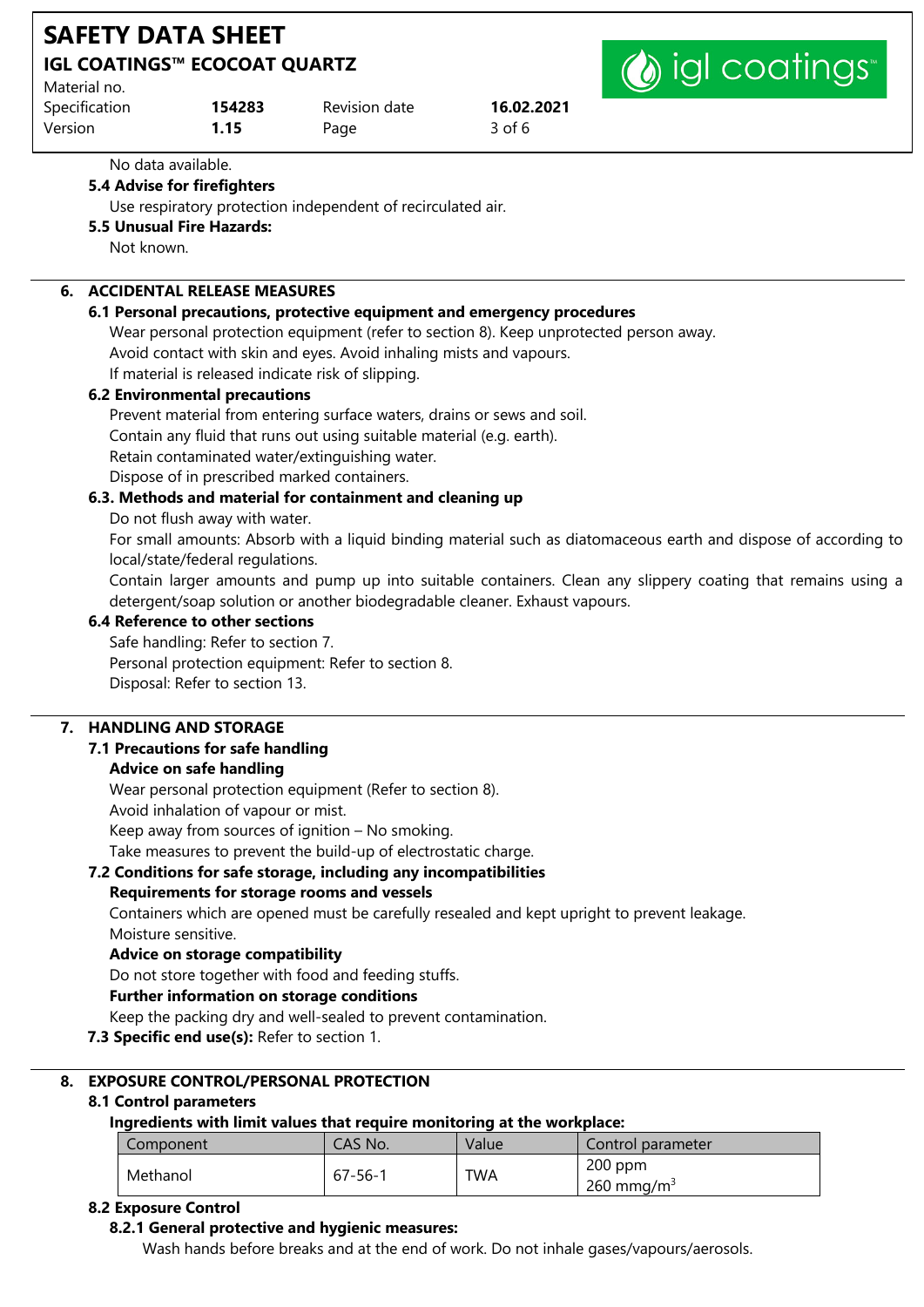| <b>SAFETY DATA SHEET</b>                            |                |                       |                      |  |  |  |
|-----------------------------------------------------|----------------|-----------------------|----------------------|--|--|--|
| <b>IGL COATINGS™ ECOCOAT QUARTZ</b><br>Material no. |                | (b) igl coatings      |                      |  |  |  |
| Specification<br><b>Version</b>                     | 154283<br>1.15 | Revision date<br>Page | 16.02.2021<br>4 of 6 |  |  |  |

Do not eat, drink or smoke when handling.

#### **8.2.2 Personal protective equipment: Respiratory protection:**

In case of long or strong exposure: gas mask filter ABEK.

### **Protection of hands:**

Using gloves made from butyl rubber. Gloves suitable for up to 60 minutes' use. The glove material has to be impermeable and resistant to the product/ the substance/ the preparation. Selection of the glove material on consideration of the penetration times, rates of diffusion and the degradation.

**Eye protection:** Tight fitting protective goggles.

**Skin protection: Protective clothing.** 

### **8.3 Exposure to the environment limited and controlled:**

Prevent material from entering surface waters and soil.

### **9. PHYSICAL AND CHEMICAL PROPERTIES**

| <b>Boiling Point</b> | : >165 °C                         |
|----------------------|-----------------------------------|
| Density              | : 0.86 g/cm <sup>3</sup> at 25 °C |
| Flash Point          | : >23.1 °C                        |
| рH                   | : Not applicable                  |
| Solubility in Water  | : Virtually insoluble             |
| Appearance (colour)  | : Colourless                      |
| Appearance (form)    | : Liquid                          |
| Odour                | : Odourless                       |
|                      |                                   |

### **10. STABILITY AND REACTIVITY**

**10.1 Reactivity**: Not classified as a reactivity hazard.

**10.2 Chemical stability**: Stable under normal condition.

Thermal decomposition / conditions to avoid: No decomposition if used according to specifications.

- **10.3 Possibility of hazardous reactions**: No data available.
- **10.4 Conditions to avoid**: Moisture, heat, open flame and other sources of ignition.
- **10.5 Incompatible materials**: Oxidizing agents, acid and water.
- **10.6 Hazardous decomposition products**: When heated to temperature above 150°C (300F) in the presence of air, product can form formaldehyde vapours. Hazardous decomposition products will be formed upon contact with water and humid air.

### **11. TOXICOLOGICAL INFORMATION**

**Information on toxicological effects:** No data available. **Acute toxicity:** No data available. **Skin corrosion/irritation :** No data available. **Serious eye damage/eye irritation:** No data available **Respiratory or skin sensitization :** No data available. **Summary of evaluation of the CMR properties :** No data available. **Specific target organ toxicity – single exposure**: No data available. **Specific target organ toxicity – repeated exposure**: No data available. **Aspiration hazard**: No data available.

# **12. ECOLOGICAL INFORMATION**

# **12.1 Toxicity**

No data available.

**12.2 Process of degradability**

No data available.

- **12.3 Bioaccumulative potential** No data available.
- **12.4 Mobility in soil**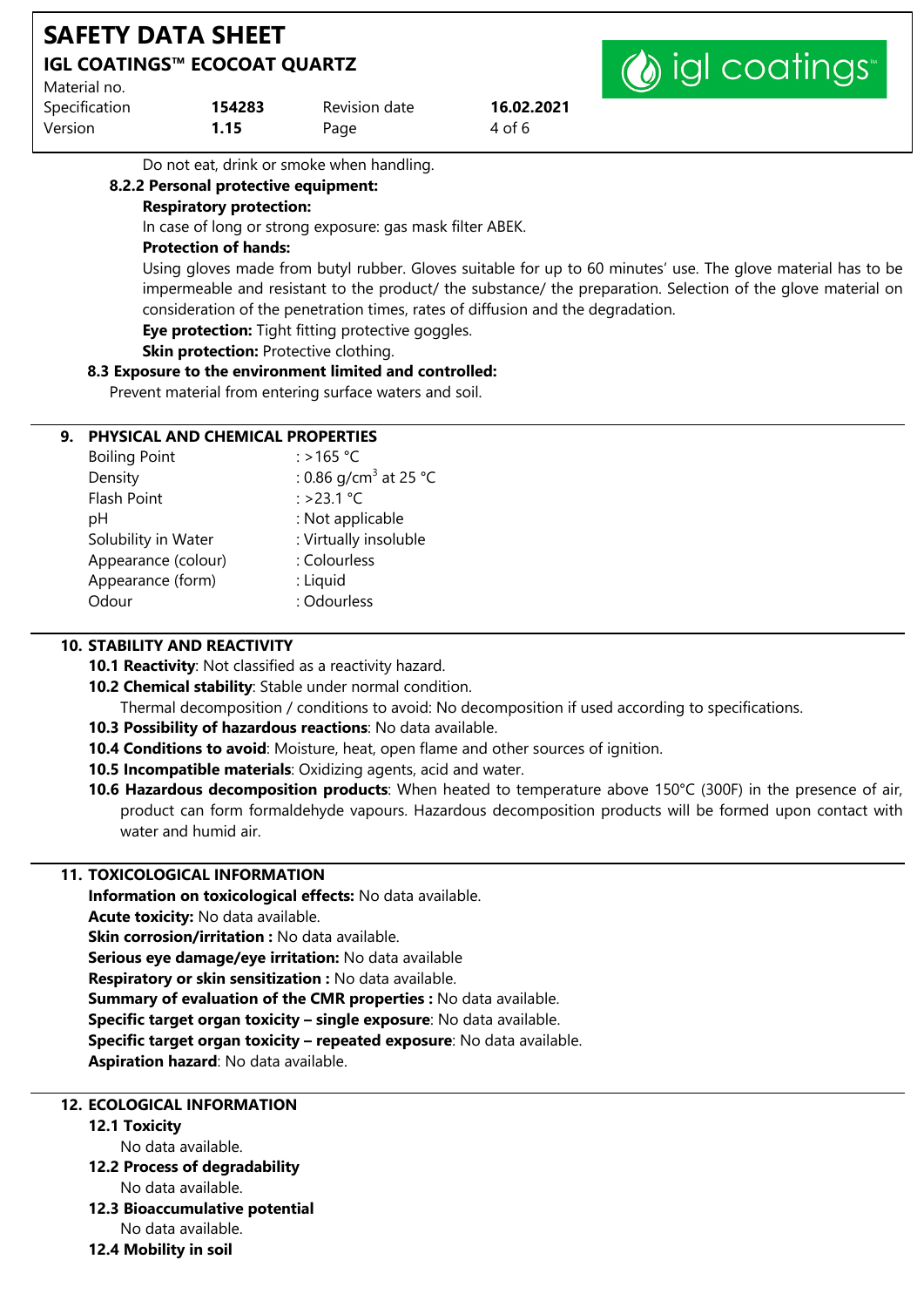| <b>SAFETY DATA SHEET</b>            |        |               |            |           |
|-------------------------------------|--------|---------------|------------|-----------|
| <b>IGL COATINGS™ ECOCOAT QUARTZ</b> |        |               |            | (a) igl c |
| Material no.                        |        |               |            |           |
| Snecification                       | 154283 | Revision date | 16 02 2021 |           |

| 154283 | Revision date | 16.02.2021 |
|--------|---------------|------------|
| 1.15   | Page          | 5 of 6     |
|        |               |            |

No data available.

# **12.5 Results of PBT and vPvB Assessment**

No data available.

**12.6 Other adverse effects**

No data available.

# **13. DISPOSAL CONSIDERATION**

### **13.1 Waste treatment methods**

### **Material:**

Recommendation:

Dispose of according to regulations by incineration in a special waste incinerator. Observe local/state/ federal regulations.

# **Uncleaned packaging:**

Recommendation:

Completely discharge containers (no tear drops, no powder rest, scraped carefully).

Containers may be recycled or re-used. Observe local/state/ federal regulations.

Dispose of contents/container in accordance with local/regional/national/international regulation.

# **Sewage disposal-related information**

Do not empty into drains.

### **13.2 Relevant provisions relating to waste**

The allocation of waste identity numbers/waste descriptions must be carried out according to the EEC, specific to the industry and process.

tings<sup>®</sup>

### **14. TRANSPORT INFORMATION**

#### **14.1 IATA-DGR**

| UN number                    | : UN 1263                 |
|------------------------------|---------------------------|
| UN proper shipping name      | : Paint related materials |
| Transport hazard class(es)   | : 3                       |
| Packing group                | : III                     |
| <b>Environmental hazards</b> | : --                      |
| Special precautions for user | : No data available.      |
| 14.2 IMDG-Code               |                           |
| UN number                    | : UN 1263                 |
| UN proper shipping name      | : Paint related materials |
| Transport hazard class(es)   | : 3                       |
| Packing group                | : III                     |
| Environmental hazards        | . ––                      |
| Marine pollutant             | : Yes                     |
|                              |                           |

### **15. REGULATORY INFORMATION**

**15.1 Safety, health and environmental regulations/legislation specific for the substance or mixture US Federal Regulations**

# **US. Toxic Substances Control Act (TSCA)**

Not applicable.

### **Comprehensive Environmental Response, Compensation and Liability Act (CERCLA) Hazardous Substance List**

None present or none present in regulated quantities.

### **Superfund Amendments and Reauthorization Act of 1986 (SARA)**

**Emergency Planning and Community Right-To-Know Act (EPCRA) Section 302 Extremely Hazardous Substance**

None present or none present in regulated quantities.